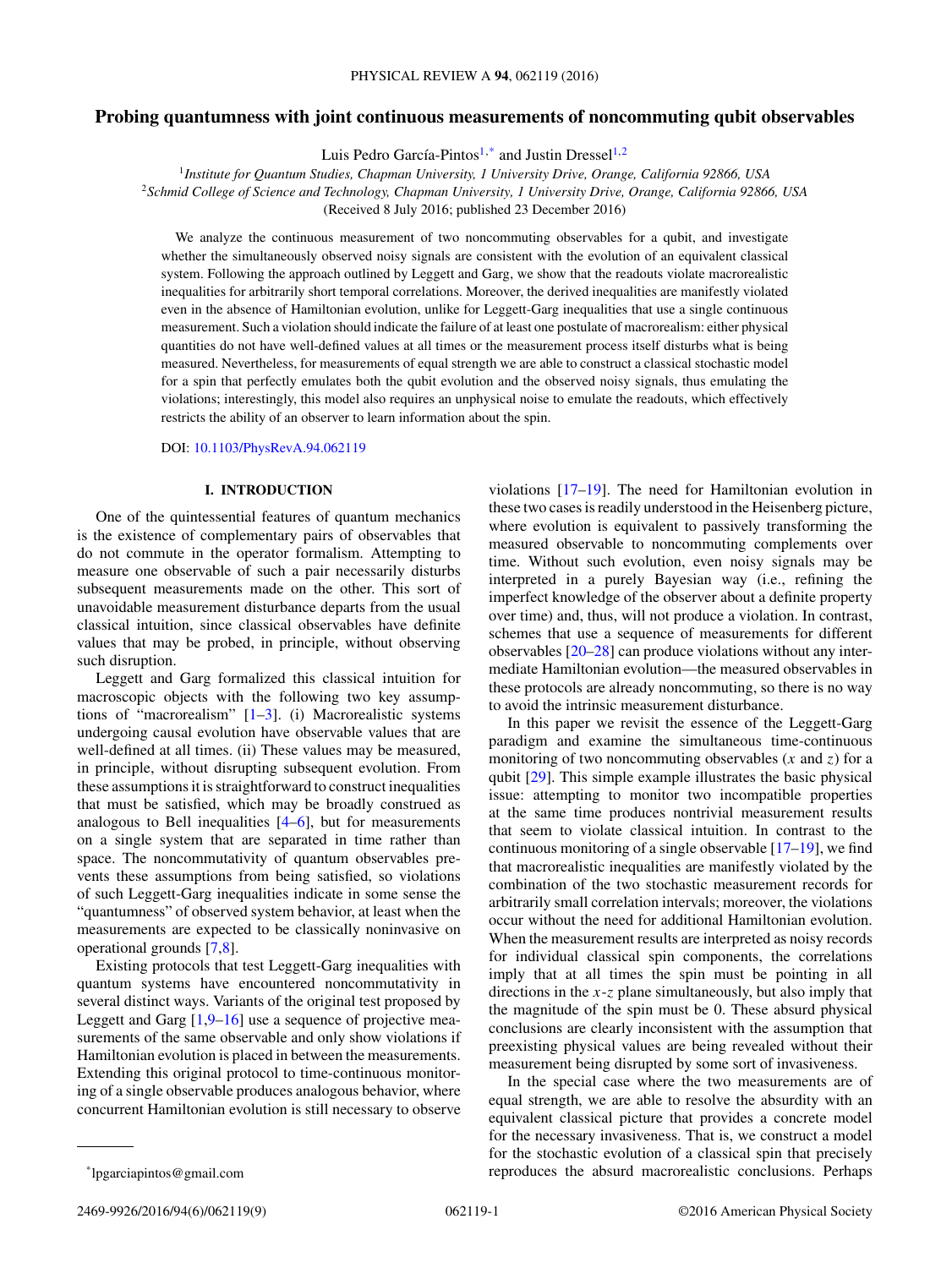<span id="page-1-0"></span>surprisingly, our model involves no nonlinear backaction due to measurement collapse (as in the quantum description) but, instead, drives the physical spin evolution with intrinsic white noise that can be interpreted as a fluctuating bath related to the detection process. The two seemingly independent measurement records seen by the observer can be constructed from this physical noise, the known evolving state, and an independent white noise that is completely unrelated to the physical evolution. This unphysical white noise effectively enforces an epistemic restriction on what the observer is permitted to know about the physical state evolution [\[30–32\]](#page-7-0). The stochastic rotations of the qubit in this model occur regardless of whether the observer records the output signals, unlike the usual interpretation of quantum collapse. Though this simple model becomes invalid with asymmetric measurement strengths, it provides an interesting example of how a classical description can appear to be manifestly quantum mechanical.

The paper is organized as follows. In Sec. II we describe the process of continuously monitoring a qubit, first for a single observable (*z*) and then for two noncommuting observables  $(x \text{ and } z)$ . In Sec. [III](#page-3-0) we show that the standard assumptions of macrorealism are violated for joint continuous monitoring of both *x* and *z*, even in the absence of an external drive and for arbitrarily short correlation times. Nevertheless, in Sec. [IV](#page-5-0) we describe an equivalent stochastic classical system that perfectly reproduces the behavior of the monitored qubit. We discuss our conclusions in Sec. [V.](#page-6-0)

# **II. CONTINUOUS JOINT MEASUREMENT OF NONCOMMUTING OBSERVABLES**

Let us start by reviewing the continuous measurement process for a single observable represented by the Hermitian operator *A*. We assume a steady-state detector that consists of a continuous stream of identically prepared Gaussian states [\[33\]](#page-7-0), each of which briefly interacts with the system for a duration *δt* and is later measured to produce a noisy result *r*. This idea of a continuous measurement is fairly general, but for specificity we consider a steady-state coherent microwave field in a pumped resonator with a rapid decay rate *κ*, which very briefly interacts with a transmon qubit for a duration  $\delta t \sim \kappa^{-1}$ before escaping the resonator, traveling down a transmission line, being amplified with a phase-sensitive amplifier, and then being measured to produce a homodyne signal [\[34–37\]](#page-7-0). We model this measurement phenomenologically with the quantum Bayesian approach [\[38–40\]](#page-7-0), which is equivalent to the optical quantum trajectories formalism [\[41–43\]](#page-8-0) with coherent resonator states, which disentangle from the qubit in this "bad cavity" limit where  $\kappa \to \infty$ .

Each segment of the detecting microwave field of duration *δt* interacts with the qubit independently to produce a result *r*, which produces a Markov chain of quantum-state updates (equivalent to Bayes' rule) that becomes a stochastic process in the continuum limit. For the sake of simplifying the discussion here, we assume that the collection of the field is perfectly efficient and that there are no other dephasing or energy-relaxation effects that disrupt the qubit evolution. We also assume that the measured result *r* has been scaled such that the probability distribution  $P(r|a)$  for obtaining *r* 

if the system is in an eigenstate  $|a\rangle$  of *A* is Gaussian with variance *τ/δt* centered around the eigenvalue *a* corresponding to  $|a\rangle$ . The measurement time  $\tau$  is an experimental parameter that depends on the coupling between the measurement device and the system and characterizes the rate at which the device acquires information about the state of the system. With this choice of normalization,  $\tau$  is the time for an accumulated noisy readout to achieve unit signal-to-noise ratio given a definite initial eigenstate.

Such a Gaussian measurement for observing *r* during each independent duration *δt* corresponds to a Gaussian positive operator-valued measure  $E(r)$  that is diagonal in the *A* basis such that  $P(r|a) = \langle a|E(r)|a \rangle$ . As such,  $E(r)$  satisfies the probability normalization condition  $\int E(r) dr = 1$ . In the ab-sence of experimental inefficiency and phase backaction [\[39\]](#page-7-0), each *E*(*r*) factors into a single Kraus operator,

$$
M(r) = \left(\frac{\delta t}{2\pi\tau}\right)^{1/4} \exp\left[-\frac{\delta t}{2\tau}\frac{(r-A)^2}{2}\right],\tag{1}
$$

such that  $E(r) = M(r)^\dagger M(r)$ . This Kraus operator describes the state update  $\rho \mapsto M(r) \rho M(r)^{\dagger} / \text{Tr}[\rho E(r)]$  resulting from observing a particular *r*, given an initial density matrix  $\rho = \sum_{\alpha \in \mathcal{O}_n} \frac{\rho_{\alpha \alpha'} |a\rangle \langle a'|}{\sqrt{n}}$ .  $a_{a,a'}$   $\rho_{a,a'}$   $|a\rangle$   $\langle a'|$ .

For simulation purposes, *r* is a random variable sampled from the mixture distribution  $P(r|\rho(t)) = \text{Tr}[\rho(t)E(r)]$  at each time step. In the continuum limit  $\delta t \ll \tau$ , the readout *r* approximates a moving-average stochastic process:

$$
r(t) = \text{Tr}[\rho(t)A] + \sqrt{\tau} \xi(t).
$$
 (2)

That is, the Gaussians with variance  $\tau/\delta t$  centered at each eigenvalue *a* broaden and merge, so the mean of  $r(t)$  at each *t* approximates the mean  $Tr[\rho(t)A]$  of the eigenvalues in state  $\rho(t)$ , with the approximately Gaussian spread around that mean becoming additive white noise  $\xi(t)$  satisfying  $\langle \xi(t) \rangle = 0$  and  $\langle \xi(t_1)\xi(t_2)\rangle = \delta(t_1 - t_2)$ . Here the averaging  $\langle \cdot \rangle$  can denote either a temporal average or an ensemble average since the white-noise process is stationary.

Considering two noncommuting observables is a straightforward generalization of the single observable case, obtained by alternating the measurements prior to taking the continuum limit. For simplicity we now restrict our discussion to a qubit with Bloch coordinates  $x(t) = \text{Tr}[\rho(t)\sigma_x]$ ,  $y(t) = \text{Tr}[\rho(t)\sigma_y]$ , and  $z(t) = \text{Tr}[\rho(t)\sigma_z]$  defined by the Pauli operators  $\sigma_x$ ,  $\sigma_y$ , and  $\sigma_z$ . We simultaneously measure *x* and *z* with equal measurement times  $\tau_x = \tau_z = \tau$ , in the absence of Hamiltonian evolution. The effects of each independent measurement with records  $r_x$  and  $r_z$  are described by Kraus operators of the form in Eq. (1) with  $A = \sigma_x, \sigma_z$ , which we denote  $M_x(r_x)$  and  $M_z(r_z)$ , respectively. After obtaining both measurements over a time step *δt*, the approximate state update is given by

$$
\rho(t+\delta t) \approx \frac{M_z M_x \rho(t) M_x^{\dagger} M_z^{\dagger}}{\text{Tr}[M_z M_x \rho(t) M_x^{\dagger} M_z^{\dagger}]},
$$
(3)

which is valid to first order in  $\delta t / \tau \ll 1$ . Though this discrete form, which performs the two measurements separately, will accumulate error of order  $(\delta t/\tau)^2$  over time, it is still a useful approximation for numerical simulations, since it properly preserves the properties of the state (unit trace and complete positivity). The accumulated sequencing error may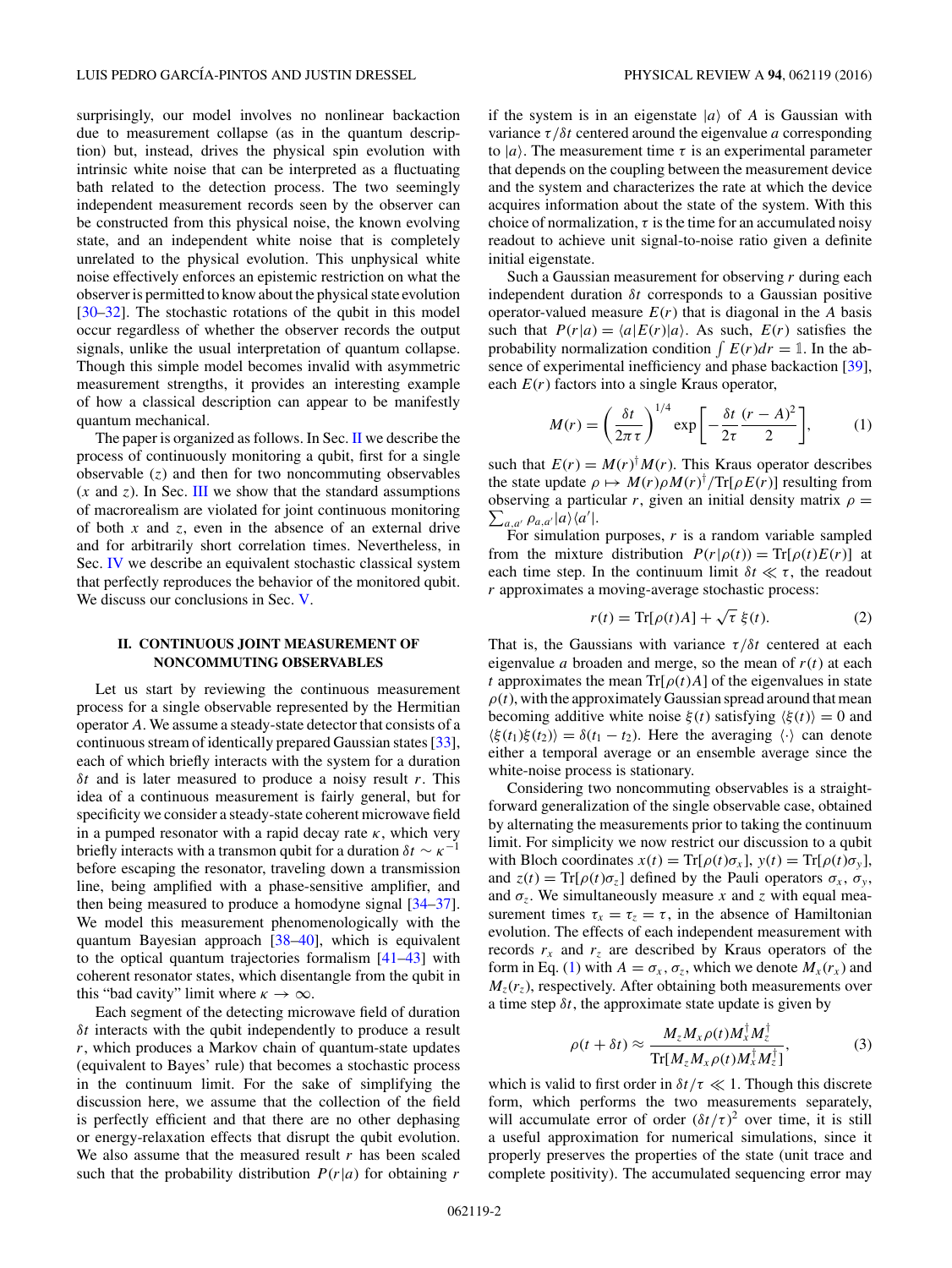<span id="page-2-0"></span>

FIG. 1. Correlation functions for the independent readout signals  $r<sub>x</sub>(t)$  and  $r<sub>z</sub>(t)$  obtained from simultaneously monitoring the noncommuting qubit observables  $\sigma_x$  and  $\sigma_z$  with equal characteristic measurement times  $\tau$ . While cross-correlations like  $\langle r_x(0)r_z(t) \rangle$ vanish, autocorrelations like  $\langle r_x(0)r_x(t) \rangle$  decay exponentially with the delay at rate 1*/*2*τ* .

be quantified by comparing the state after the update order  $(x, z)$  to that after the reverse ordering, which will verify whether  $\delta t/\tau$  is sufficiently small. In practice, explicitly first-order stochastic update methods can accumulate more subtle evolution errors over time without taking proper care of preserving the state properties.

For analytic purposes, expanding the discrete update to linear order and formally taking the continuum limit  $\delta t \rightarrow 0$ produces a stochastic master equation for  $\rho(t)$ ,

$$
\dot{\rho} = \frac{r_x}{\tau} \left[ \frac{\{\sigma_x, \rho\}}{2} - x\rho \right] + \frac{r_z}{\tau} \left[ \frac{\{\sigma_z, \rho\}}{2} - z\rho \right],\tag{4}
$$

in Stratonovich form [with time-symmetric derivative  $\dot{\rho}(t) \equiv$  $\lim_{\delta t \to 0} [\rho(t + \delta t) - \rho(t - \delta t)]/2\delta t$ , where we suppress explicit time dependencies for brevity. This form makes it clear that the effect of continuous qubit measurements at each time *t* is completely described by a renormalized Jordan product  ${A, B}/2 \equiv (AB + BA)/2$  of each measured observable with state  $\rho$ . In Bloch coordinates, this master equation splits into

$$
\dot{x} = (1 - x^2) \frac{r_x}{\tau} - x z \frac{r_z}{\tau},\tag{5a}
$$

$$
\dot{y} = -yx\frac{r_x}{\tau} - yz\frac{r_z}{\tau},\tag{5b}
$$

$$
\dot{z} = (1 - z^2) \frac{r_z}{\tau} - x z \frac{r_x}{\tau}.
$$
 (5c)

The correlation functions for the observed readouts may be computed from these differential equations [\[29\]](#page-7-0),

$$
\langle r_x(0)r_x(t) \rangle = \langle r_z(0)r_z(t) \rangle = \exp(-t/2\tau), \langle r_x(0)r_z(t) \rangle = \langle r_z(0)r_x(t) \rangle = 0,
$$
\n(6)

and match our numerical simulations shown in Fig. 1 for any  $t > 0$  and any initial qubit state. Note that, as mentioned in Sec. [I,](#page-0-0) the ensemble averages considered here could be replaced by time averages with identical results.



FIG. 2. Example filtered output signals  $\overline{r}_x(t)$  (top; solid blue trace) and  $\overline{r}_z(t)$  (bottom; solid blue trace) and qubit Bloch coordinates  $x(t)$  (top; dotted black trace) and  $z(t)$  (bottom; dotted black trace), simulated with a normalized time step,  $\delta t/\tau = 0.01$ . The raw readout signals  $r_x(t)$  and  $r_z(t)$  were filtered with a simple exponentially weighted moving average with decay time *τ* and approximately track the qubit state even without more sophisticated state estimation.

It is interesting to compare Eq.  $(4)$  with its analog in Itô form (with forward derivative  $\dot{\rho} \equiv [\rho(t + \delta t) - \rho(t)]/\delta t$ ) [\[41\]](#page-8-0). The qubit state evolves in Itô form according to

$$
\dot{\rho} = -\frac{1}{2\tau} \frac{[[\rho, \sigma_x], \sigma_x]}{4} - \frac{1}{2\tau} \frac{[[\rho, \sigma_z], \sigma_z]}{4} + \frac{\xi_x}{\sqrt{\tau}} \left[ \frac{\{\sigma_x, \rho\}}{2} - x\rho \right] + \frac{\xi_z}{\sqrt{\tau}} \left[ \frac{\{\sigma_z, \rho\}}{2} - z\rho \right].
$$
 (7)

The first two terms are in Lindblad form and correspond to the ensemble-average dissipation (decoherence) due to the detector, which acts as an external bath on average during the measurement process. The last two terms describe measurement innovation and are similar to the Stratonovich evolution but involve only the effective white noises  $\xi_x$  and *ξz* of each readout [defined as in Eq. [\(2\)](#page-1-0)]; they increase the purity of the state due to the acquisition of information by the measurement devices [\[33\]](#page-7-0). For the efficient measurements considered here, the innovation precisely compensates for the dissipation to preserve the purity of an initially pure state, which is not apparent in the Itô picture. However, the relation between individual trajectories and the ensemble average is clearer in the Itô picture, since the white noise simply averages away. The solutions to Eqs. (4) and (7) are identical, so the choice of derivative definition is a matter of taste.

Figure 2 demonstrates a remarkable feature of the simultaneous measurement of both *x* and *z* that is not possible for a single continuous measurement: filtering the raw readout signals  $r_x(t)$  and  $r_z(t)$  allows the true qubit state  $x(t)$  and  $z(t)$  to be tracked with a reasonably high fidelity  $[29]$ . For a single measurement this sort of tracking is only possible in the stronger-measurement case where the qubit remains mostly in the eigenstates of the measurement (as in Zeno-pinned quantum jump dynamics [\[44\]](#page-8-0)). Such a single continuous measurement effectively hides the qubit dynamics for time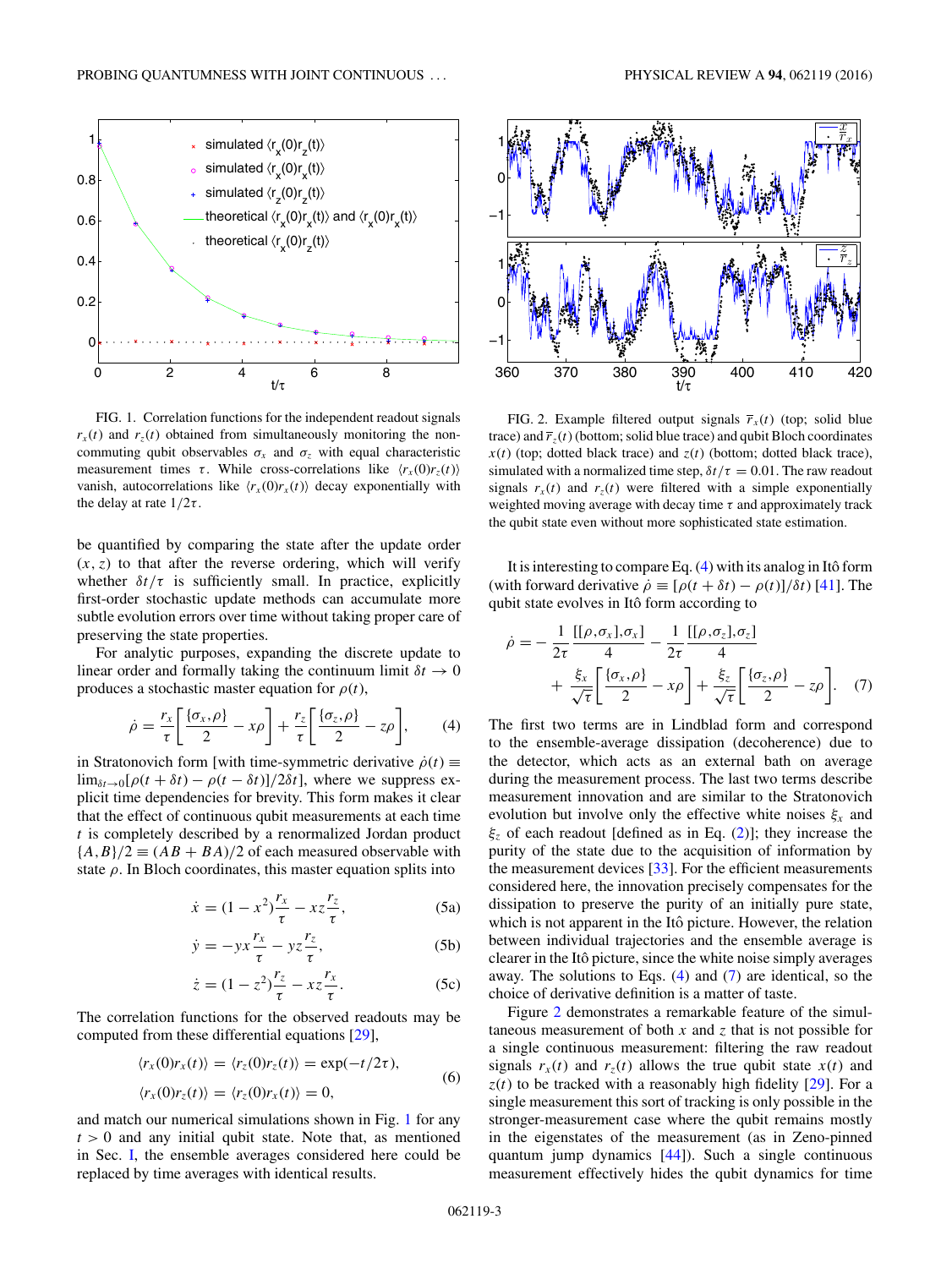<span id="page-3-0"></span>scales shorter than the collapse to the measurement eigenstates (∼3*τ* ). However, we see in Fig. [2](#page-2-0) that in the two-measurement case even the simplest exponential moving-average filter manages to smooth out the excess readout noise and recover the qualitative qubit-state dynamics as  $\langle r_x(t) \rangle \approx x(t)$  and  $\langle r_z(t) \rangle \approx z(t)$ .

This *model-independent* state estimation method uses the directly observed readouts with minimal processing and shows that the qubit state no longer collapses to definite eigenstates but, instead, seems to behave as if the coordinates *x* and *z* are always simultaneously well defined but also randomly evolving. Importantly, the observer need have no prior knowledge about the qubit to arrive at precisely the same conclusion, with the same estimation of the qubit state. Indeed, Fig. [2](#page-2-0) shows an arbitrary evolution segment from a much longer trajectory run, with no further context.

This behavior is contrary to what one would naively expect, since we are monitoring two noncommuting observables that should disturb one another. However, we can intuit that the two observables are mutually disrupting the progressive qubit state collapse to their respective eigenstates, such that the disruptions perfectly balance due to the equal  $\tau$ . This symmetric joint observation thus seems to permit the observables to behave somewhat more classically, with both seeming to be reasonably well defined at all times in an observationally meaningful way. This behavior is very much in the spirit of the macrorealist assumptions of Leggett and Garg discussed in Sec. [I](#page-0-0) [\[1\]](#page-6-0), despite the fact that the noncommutativity of the monitored observables is precisely what is expected to be responsible for causing violations of such macrorealism. As such, we are motivated to ask whether the qubit will still violate macrorealistic inequalities for continuous measurements that are similar to existing tests performed with single continuous measurement signals [\[17–19\]](#page-7-0).

[As an interesting side note, the Cauchy-Schwartz inequality for qubit observable variances produces

$$
(\Delta \sigma_x)^2 (\Delta \sigma_z)^2 \geq \left| \frac{\langle [\sigma_x, \sigma_z] \rangle}{2i} \right|^2 + \left| \frac{\langle [\sigma_x, \sigma_z] \rangle}{2} - \langle \sigma_x \rangle \langle \sigma_z \rangle \right|^2, \tag{8}
$$

which can be rearranged to produce a trivial Bloch sphere inequality  $x^2 + y^2 + z^2 \le 1$ . Neither this, nor the coarser Heisenberg-Kennard uncertainty relation derived from it, prevents classical spinlike behavior for a qubit.]

#### **III. VIOLATION OF LEGGETT-GARG MACROREALISM**

In the standard Leggett-Garg scenario one considers projective measurements of a dichotomic quantity  $z(t)$ , with  $|z(t)| = 1$ , though this restriction can be relaxed to permit  $|z(t)| \leq 1$  [\[23,27\]](#page-7-0). Under the assumption that the system obeys *macrorealism*, i.e., that

(A1)  $z(t)$  evolves causally with a well-defined value at any given time *t* (macrorealism per se), and

 $(A2)$  *z*(*t*) can be measured without disturbing subsequent evolution (*noninvasive measurability*),



FIG. 3. Bloch representation of a qubit contained in the  $y = 0$ plane. The components  $x(t) = \cos(\theta(t))$  and  $z(t) = \sin(\theta(t))$  determine the state at any given time. For a classical spin, these components are sufficient to deduce the component  $l_\varphi(t) = x(t) \cos \varphi + z(t) \sin \varphi$ along any direction defined by the angle  $\varphi$ , as shown.

the following three-time inequality holds:

$$
\langle z(t_1)z(t_2)\rangle + \langle z(t_2)z(t_3)\rangle - \langle z(t_1)z(t_3)\rangle \leq 1, \qquad (9)
$$

where  $\langle \cdot \rangle$  indicates an ensemble average over many realizations of the experiment, each of the realizations consisting of the projective measurement of *z* at two times. Evolving quantum systems can violate inequality (9), implying the failure of at least one of the macrorealism postulates. For qubit measurements of  $\sigma$ <sub>z</sub> evolving with a Rabi Hamiltonian  $H = (\Omega/2)\sigma_x$ , the left-hand side of (9) becomes  $2 \cos(\Omega \Delta t) - \cos(\Omega \Delta t) =$ 3*/*2 if the time intervals are chosen to be equal such that  $t_3 - t_2 = t_2 - t_1 \equiv \Delta t = \pi/2\Omega$ . Note that the violation of the inequality depends crucially on the relation between  $\Delta t$  and the period  $2\pi/\Omega$ : there is no violation in the limit that  $\Omega \to 0$ (no evolution).

For continuous monitoring of only  $\sigma_z$ , this logic is generalized in the following way  $[17,18]$ . First, the noisy measured readout is assumed to be unbiased:  $r_z(t) = z(t) + \sqrt{\tau} \xi_z(t)$ . Second, the noise  $\xi_z(t)$  is assumed to be only apparent (i.e., produced by the detector itself) and not causing additional evolution of the qubit (e.g., through measurement backaction or invasive physical coupling); in this case,

$$
\langle \xi_z(0)z(t) \rangle = 0 \quad \text{for} \quad t > 0. \tag{10}
$$

With this interpretation of continuous noninvasive measurability, we can rewrite the correlation functions in Eq. (9) as correlations of the readout directly,  $\langle z(t_1)z(t_2) \rangle = \langle r_z(t_1)r_z(t_2) \rangle$ , using the fact that the white noise is itself *δ* correlated. After this replacement, we recover results completely analogous to the projective measurement case in Eq. (9).

Let us now assume that macrorealism holds for the system being considered and use the same logic as above to derive suitable macrorealistic constraints for joint *x* and *z* monitoring. Since now two orthogonal axes are involved, we expect the macrorealistic state of the qubit to mimic that of a classical spin of unit length, as illustrated in Fig. 3. Then it is easy to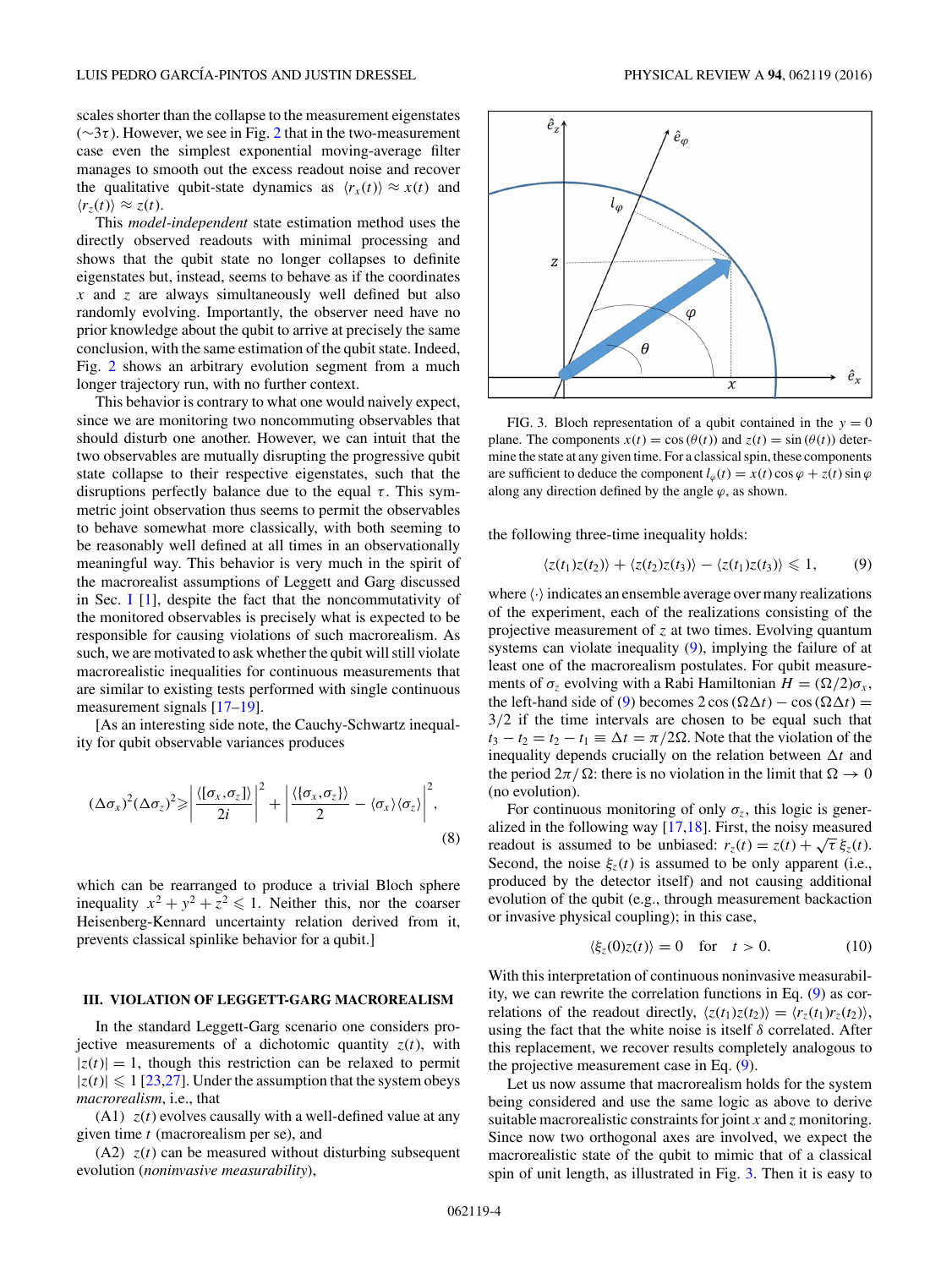<span id="page-4-0"></span>see that from the observed components  $x(t)$  and  $z(t)$  we can deduce the component  $l_\varphi(t)$  of such a definite spin state in an arbitrary direction defined by the angle  $\varphi$ ,

$$
l_{\varphi} = \cos(\varphi)x + \sin(\varphi)z.
$$
 (11)

Similarly, for a given direction  $\varphi$  we can construct an effective readout signal for  $l_\varphi(t)$  as

$$
r_{\varphi} = \cos(\varphi)r_x + \sin(\varphi)r_z \equiv l_{\varphi} + \sqrt{\tau} \xi_{\varphi}, \qquad (12)
$$

where  $ξ<sub>φ</sub> = cos(φ)ξ<sub>x</sub> + sin(φ)ξ<sub>z</sub>$  is still zero-mean *δ*-correlated white noise.

If  $r<sub>x</sub>(t)$  and  $r<sub>z</sub>(t)$  do convey information about the instantaneous values of  $x(t)$  and  $z(t)$ , then  $r_\varphi(t)$  should also provide information about the instantaneous value of  $l_\varphi(t)$ . It then follows that if we assume noninvasive measurability as before, so the apparent noise does not disturb the measured quantity,

$$
\langle \xi_{\varphi}(0) l_{\varphi}(t) \rangle = 0, \tag{13}
$$

then

$$
\langle r_{\varphi}(0)r_{\varphi}(t)\rangle = \langle l_{\varphi}(0)l_{\varphi}(t)\rangle.
$$
 (14)

This is the natural generalization of the continuous Leggett-Garg assumptions to the case of joint continuous measurements.

From the correlation functions in Eq. [\(6\)](#page-2-0) the observations for the quantum mechanical model then become

$$
\langle r_{\varphi}(0)r_{\varphi}(t)\rangle = \cos^{2}(\varphi)\langle r_{x}(0)r_{x}(t)\rangle + \sin^{2}(\varphi)\langle r_{z}(0)r_{z}(t)\rangle
$$
  
+ 
$$
\sin(\varphi)\cos(\varphi)\langle r_{x}(0)r_{z}(t) + r_{z}(0)r_{x}(t)\rangle
$$
  
= 
$$
\exp(-t/2\tau), \quad \forall \varphi.
$$
 (15)

For short times  $t \ll 2\tau$  this implies  $\langle r_{\varphi}(0)r_{\varphi}(t) \rangle \approx 1$ . Since the classical spin is assumed to be of unit length we have  $|l_{\varphi}| \leq 1$ , which implies that Eq. (14) can only be fulfilled if  $|l_\varphi(t)| \approx 1$ for all times and for *any direction*  $\varphi$ . This is clearly inconsistent with the qubit acting like a spin with a well-determined state in the Bloch representation, even before invoking an inequality like Eq. [\(9\)](#page-3-0).

The incongruities do not end there. Now consider the product of components of the spin along orthogonal directions defined by the angles  $\varphi$  and  $\varphi + \frac{\pi}{2}$ . We obtain, by calculations similar to those above, that

$$
\langle r_{\varphi}(0)r_{\varphi+\pi/2}(t)\rangle = 0, \quad \forall \varphi.
$$
 (16)

We thus conclude that  $|l_{\varphi}(t)| = 0$  for all *t* and  $\phi$ , which is incompatible with the previous conclusion that  $|l_\varphi(t)| \approx 1$ . In Fig. 4 we check these results with numerical simulations and compare them to what one would obtain for a well-defined classical spin.

Note that with these results it is also simple to construct Leggett-Garg inequalities for noncommuting measurements that are similar to Eq.  $(9)$ . As an example, invoking the same noninvasive measurability assumption as before we obtain

$$
\langle r_x(0)r_{\varphi}(t)\rangle + \langle r_{\varphi}(t)r_z(2t)\rangle - \langle r_x(0)r_z(2t)\rangle \leq 1 \qquad (17)
$$



FIG. 4. Comparison of the component  $l_{\varphi}$  for a classical spin pointed along the positive *x* axis (dashed red circle), and the correlation results for a qubit, both theoretical (solid black circle) and numerically simulated (dotted blue circle). The quantum correlation functions  $\langle r_{\varphi}(0)r_{\varphi}(t) \rangle$  for short delay times  $t \ll \tau$  nearly saturate the maximum value of 1 that  $l_{\varphi}(0)l_{\varphi}(t)$  can take at any given time. With the Leggett-Garg noninvasive measurability assumption, this implies that, for all times and for all angles,  $l_{\varphi} \approx 1$ . This is clearly incompatible with the possible values that the component  $l_\varphi$  can take for a classical spin with a definite direction in the Bloch sphere.

for any  $\varphi$ . However, the actual evolution under joint measurement of *x* and *z* yields

$$
\langle r_x(0)r_{\varphi}(t)\rangle + \langle r_{\varphi}(t)r_z(2t)\rangle - \langle r_x(0)r_z(2t)\rangle
$$
  
=  $(\cos(\varphi) + \sin(\varphi))\exp(-t/2\tau) \le \sqrt{2},$  (18)

from using conditions [\(6\)](#page-2-0). For  $\varphi = \pi/4$  the right-hand side of Eq. (18) is approximately  $\sqrt{2}$  for  $t \ll \tau$ , violating the macrorealistic bound, (17). Notably, these bound violations occur without Hamiltonian evolution, unlike Leggett-Garg inequalities formed from a single output, like  $r_x$  or  $r_z$ independently; as such, in order to see these violations it is crucial to consider both measurement outputs simultaneously.

Following the usual logic for Leggett-Garg inequalities, we infer from these absurd conclusions that at least one of the assumptions of macrorealism is being violated. One option is to reject realism, but this is unlikely given the strongly realistic behavior suggested in Fig. [2.](#page-2-0) It is thus more likely that the standard assumption of noninvasive measurability being used for continuous measurements is overly restrictive. It is thus interesting to compute what the quantum dynamics actually imply about the necessary form of the noise invasiveness in order to reproduce the apparent contradictions above.

Let us revisit Eqs.  $(15)$  and  $(16)$  and expand them properly in terms of the quantum model. Since  $\xi_x$  and  $\xi_z$  are independent white noises, we have  $\langle \xi_{\varphi}(0) \xi_{\varphi}(t) \rangle = \delta(t)$ , and since the values of prior state components do not influence later white noise, we also get  $\langle l_{\varphi}(0)\xi_{\varphi}(t)\rangle = 0$ . As such, the proper correlation expansion that includes the invasiveness of the noise for *t >* 0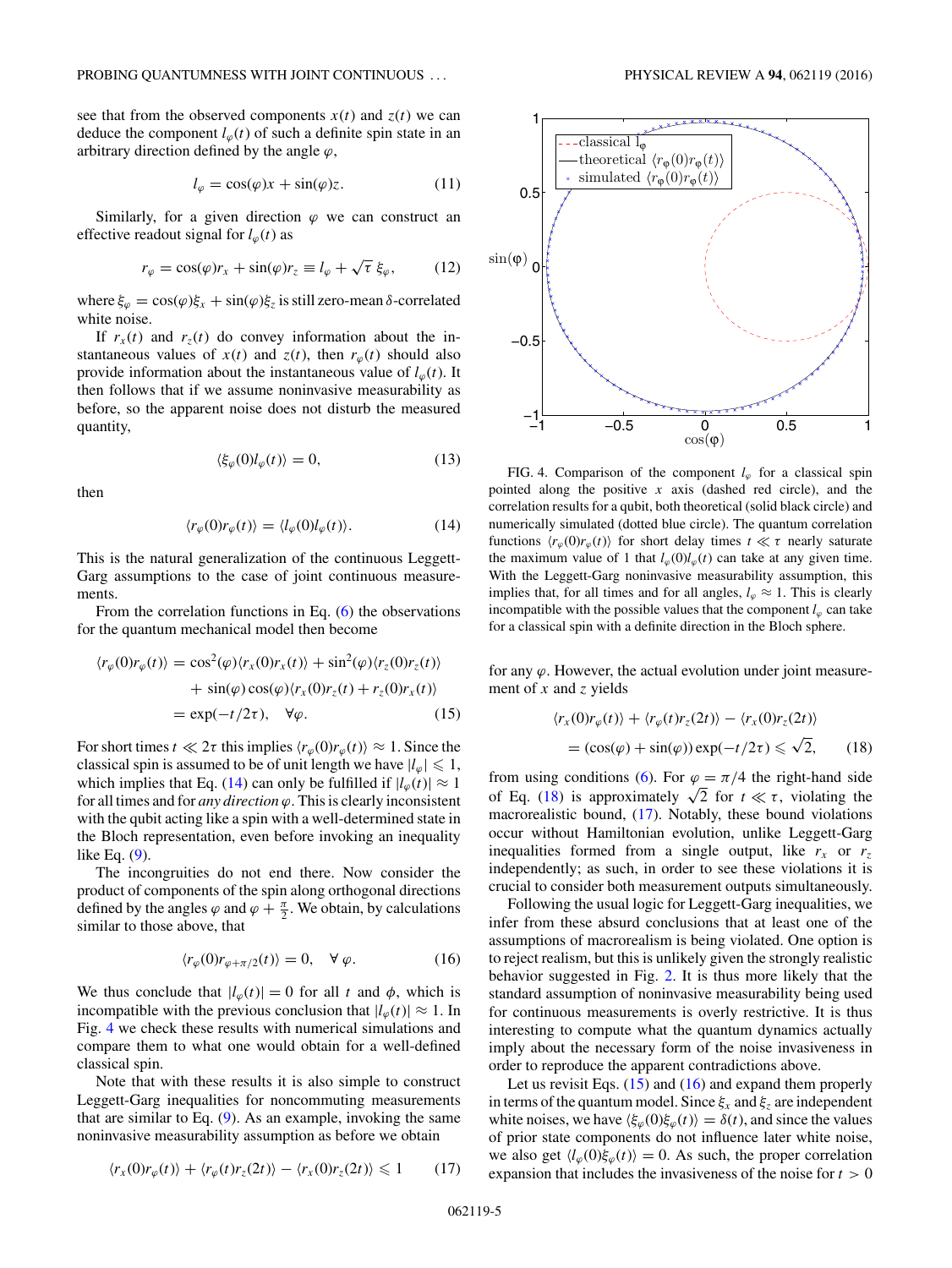<span id="page-5-0"></span>is

$$
\langle r_{\varphi}(0)r_{\varphi}(t)\rangle = \langle l_{\varphi}(0)l_{\varphi}(t)\rangle + \sqrt{\tau} \langle \xi_{\varphi}(0)l_{\varphi}(t)\rangle.
$$
 (19)

Imposing that the quantum predictions from Eqs. [\(6\)](#page-2-0) be satisfied then places the following constraints on the noises:

$$
\langle x(0)x(t) + \sqrt{\tau} \xi_x(0)x(t) \rangle = \exp(-t/2\tau), \qquad (20a)
$$

$$
\langle z(0)z(t) + \sqrt{\tau} \xi_z(0)z(t) \rangle = \exp(-t/2\tau), \qquad (20b)
$$

$$
\langle x(0)z(t) + \sqrt{\tau} \xi_x(0)z(t) \rangle = 0, \qquad (20c)
$$

$$
\langle z(0)x(t) + \sqrt{\tau} \xi_z(0)x(t) \rangle = 0, \tag{20d}
$$

which intertwine the dynamics of the system with the noise output from each measurement device. These equations need to be satisfied by any macrorealistic model of the underlying evolution of the quantum state that models the invasiveness of the noise.

### **IV. VIOLATING MACROREALISM WITH AN EPISTEMICALLY RESTRICTED CLASSICAL MODEL**

We now show that the apparent violation of macrorealism in the previous section does not necessarily imply that the system is quantum. We do this by constructing a fully classical model for a spin in a fluctuating magnetic field that accounts for the effect of the noise and that perfectly emulates both the dynamics of the qubit and the readout signals output in an experiment. The form of this model is sufficient only for measurements of symmetric strength (equal  $\tau$ ), but it provides interesting insight into the structure of the preceding Leggett-Garg violations.

To derive a classical model, we write the equations of motion for the angle  $\theta(t)$  in the *x*-*z* plane [\[29,](#page-7-0)[45,46\]](#page-8-0), defined for a pure state by  $x(t) = \cos(\theta(t))$  and  $z(t) = \sin(\theta(t))$ . From the Stratonovich equations, [\(5\)](#page-2-0), this angle has the equivalent dynamics,

$$
\dot{\theta} = x\dot{z} - z\dot{x} = \frac{xr_z}{\tau} - \frac{zr_x}{\tau} \equiv \frac{\tilde{r}}{\tau},\tag{21}
$$

where we have redefined the noise as

$$
\widetilde{r} \equiv xr_z - zr_x. \tag{22}
$$

Surprisingly, this new noise  $\tilde{r}(t)$  behaves precisely as stateindependent white noise,

$$
\langle \widetilde{r}(0)\widetilde{r}(t)\rangle = \sqrt{\tau} \,\delta(t),\tag{23}
$$

which can be shown by noting that  $\widetilde{r} = \sqrt{\tau} (x \xi_z - z \xi_x)$  from the expressions in Eq. [\(2\)](#page-1-0) for  $r_x$  and  $r_z$ , along with the pure-state condition  $x^2 + z^2 = 1$ , and that  $\xi_x$  and  $\xi_z$  are independent white noises. This identity completely eliminates the nonlinear state dependence in the evolution, so that the angular velocity *θ*˙ instantaneously responds to an arbitrary white-noise drive. We can think of a classical magnetic moment  $\vec{\mu}$  for a spin in the *x*-*z* plane with evolution  $\vec{\mu} \propto \vec{B}(t) \times \vec{\mu}$  due to an environmental magnetic field  $B(t) = B(t)\hat{y} \propto \tilde{r}(t)\hat{y}$ , with fluctuating magnitude and fixed direction along the *y* axis. This evolution produces random spin rotations in a similar manner to the random velocity kicks received during the Brownian motion of a particle. Note, however, that for Eq. (23) to produce



FIG. 5. Illustration of a classical system that emulates the dynamics of the qubit subjected to the joint continuous measurement of  $\sigma_x$ and  $\sigma_z$ . A magnetic field  $B(t) \propto \tilde{r}(t)$ , with  $\tilde{r}(t)$  stochastic white noise, drives the magnetic moment  $\vec{\mu}$  of the classical spin. An agent can then combine the driving physical white noise  $\tilde{r}$ , along with the state of the spin, with an independent subjective white noise  $\tilde{s}$  to produce the effective readouts  $\widetilde{r}_x = x + (-z\widetilde{r} + x\widetilde{s})$  and  $\widetilde{r}_z = z + (x\widetilde{r} + z\widetilde{s})$ , which can later be given to a third party. These effective readouts, as well as the dynamics of the classical spin, perfectly emulate the readout and dynamics expected for a monitored qubit as in Fig. [2.](#page-2-0)

truly white noise it is crucial that the time scale  $\tau$  is the same for both measurements.

Now that the spin dynamics have been physically fixed in an observer-independent way by environmental white noise, suppose an agent can measure both the spin angle  $\theta(t)$  and the environmental noise  $\tilde{r}(t)$  without disturbing them (i.e., assume true macrorealism). This agent can now construct effective readouts  $\widetilde{r}_x$  and  $\widetilde{r}_z$  from the measured hysical white noise  $\widetilde{r}$ and a second auxiliary subjective white noise  $\tilde{s}$  [also satisfying  $\langle \widetilde{s}(0)\widetilde{s}(t) \rangle = \sqrt{\tau} \delta(t)$  that is known only to the agent. The construction of the effective readouts has the structure of a rotation that inverts the transformation of Eq.  $(22)$  by mixing the physical and subjective noises:

$$
\widetilde{r}_x = x + (-z\widetilde{r} + x\widetilde{s}), \quad \widetilde{r}_z = z + (x\widetilde{r} + z\widetilde{s}). \tag{24}
$$

It is then easy to check that these effective readouts satisfy the expected correlation functions and that averaging the effective readouts will approximately track the state components *x* and *z* with additive white noise precisely as illustrated in Fig. [2.](#page-2-0) Note that this is true in spite of the fact that these effective white noises have been constructed from both the physical white noise  $\tilde{r}$  and an unrelated subjective noise  $\tilde{s}$  introduced by the agent. Suppose now that, as depicted in Fig. 5, the agent sends these effective readouts to a third party and informs the third party that they are true measurement records for a continuous qubit measurement. This third party, hampered by the lack of knowledge about the signal preparation, will be unable to find any discrepancies with this claim. As far as the third party will be able to tell, the two readouts  $\widetilde{r}_x$  and  $\widetilde{r}_z$  will appear to have been generated by the continuous measurement of a qubit. Indeed, the evolution equations, [\(5\)](#page-2-0), can be used by the third party to integrate these readouts and perfectly emulate what will seem like genuine qubit evolution; only the agent will know that these reconstructed "qubit trajectories"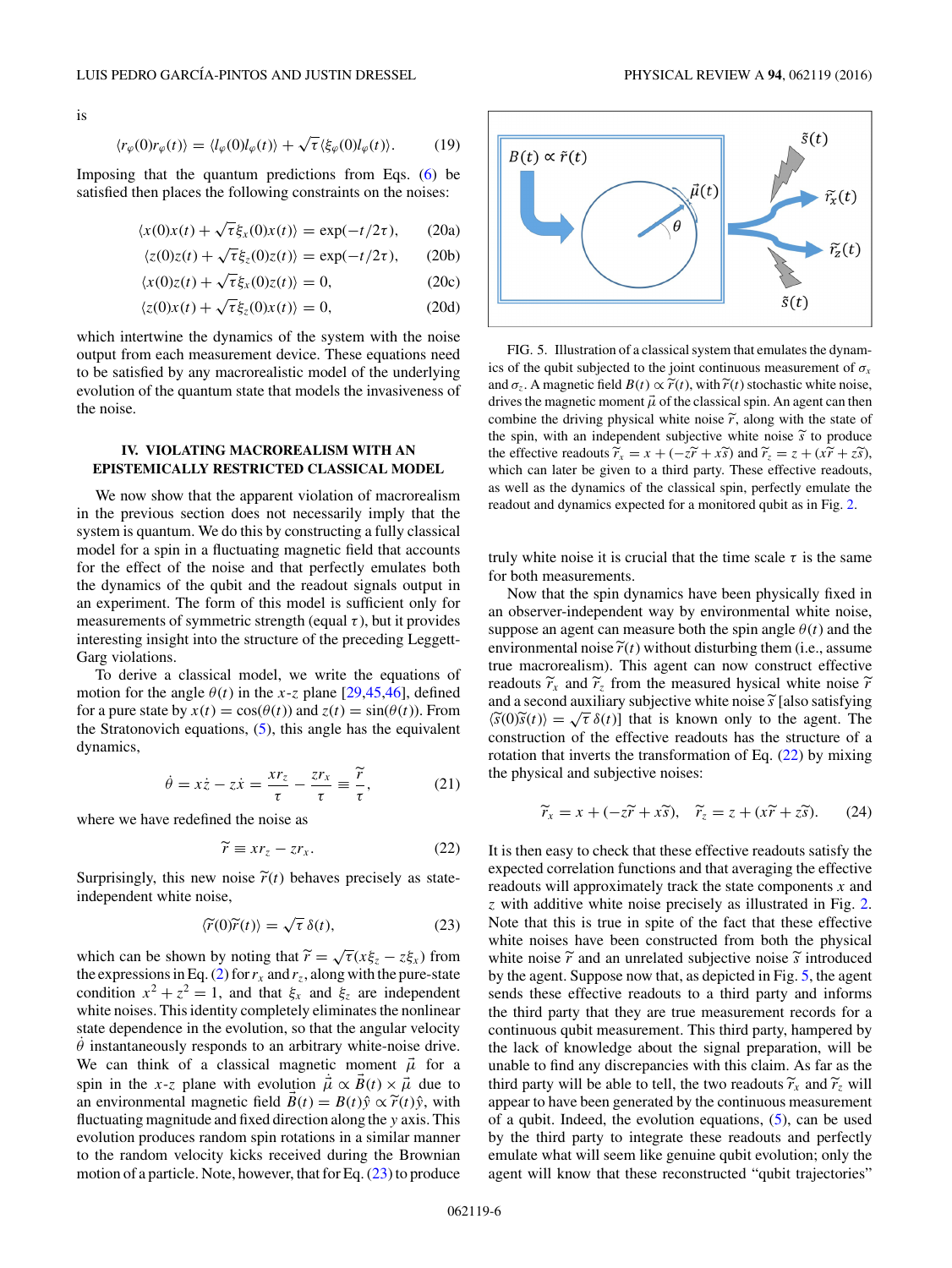<span id="page-6-0"></span>are actually equivalent to an observer-independent physical spin evolution.

By construction, the dynamics of the classical spin with these *epistemically restricted effective readouts* will be indistinguishable from those of a qubit undergoing joint continuous measurements of *x* and *z*. Although the agent has perfect knowledge of the classical spin dynamics, the physical noise, and the irrelevant subjective noise, the third party only receives restricted knowledge that hides the structure of the noise, so would make the same macrorealistic conclusions about the dynamics that were derived in the previous section. Indeed, this classical model violates the macrorealist condition given by Eq.  $(13)$ , the same way the qubit does. However, this violation is not because the act of measuring influences the state of the spin but, rather, due to the fact that the noise terms in Eq.  $(24)$  are not independent from the components *x* and *z*. This equivalence is consistent with other observations in the literature that quantum models can share many features with epistemically restricted classical models [\[30–32\]](#page-7-0).

We emphasize that when the measurement is asymmetric  $(\tau_x \neq \tau_z)$ , then this simple spin model becomes invalid and more complicated classical dynamics will be needed to explain the basins of attraction that appear around the dominant measurement poles (e.g., an additional electric field). Nevertheless, the simplicity of the present model suggests a way to understand how the measured output in Fig. [2](#page-2-0) could be consistent with realistic behavior.

#### **V. CONCLUSION**

By considering simultaneous monitoring of both the *x* and the *z* Bloch coordinates of a qubit, we have shown that the measured readouts contain structure that challenges the usual application of the notion of Leggett-Garg macrorealism to continuous quantum measurement. Assuming noninvasive measurability—by treating the observed unbiased noise as only apparent and not driving the physical dynamics—the collected readouts manifestly violate macrorealistic inequalities for arbitrarily short correlation times. Interpreted as a spin, such correlations would imply the striking conclusion that the spin points in all directions simultaneously with magnitude 1 at all times, while also having a magnitude of 0.

To be logically consistent according to macrorealism, one has to admit the possibility that either (i) the measurement process is invasive, with the observed noise having a physical effect on the system, or (ii) the physical quantities being measured do not have definite values at all times. Since the qualitative qubit dynamics may be recovered from modelindependent averaging of the collected readouts directly,

rejecting the latter assumption seems unwarranted in this case. Instead, intrinsic measurement invasiveness seems much more likely.

The apparent invasiveness of the measurement process leaves an imprint, in the form of correlations created between the intrinsic noises from the measurement devices and the physical values being measured. Any postulated underlying dynamics for the system are thus constrained by the structure of the correlation functions predicted by quantum mechanics from the collapse postulate. Consistency with quantum predictions is not sufficient to guarantee "quantumness" of the mechanism for invasiveness, however.

To emphasize this point, we constructed an equivalent classical model for a spin undergoing the same dynamics as the qubit, which is valid for the special case of equal measurement strengths for *x* and *z*. The stochastic evolution is driven by a fluctuating environmental magnetic field and produces experimental output that perfectly emulates the records one would obtain from continuously monitoring both the *x* and the *z* coordinates of a qubit. Hence, the output of this classical emulation also violates Leggett-Garg inequalities, and thus seems to violate macrorealism, even though the state of the classical system is well defined and, in principle, knowable at all times. Importantly, the actual effect of the measurement is not invasive at the level of the observer, since the dynamics of the classical spin and the physical environmental noise are independent of the generation and collection of the observed records.

To reproduce the qubit measurement records using the classical model, an agent (possibly the measuring device itself) must transform the physical noise driving the evolution to include additional subjective noise that has no relevance to the evolution. This extra noise thus constitutes an epistemic restriction on what the observer is allowed to learn about the physical state of the system. That is, the experimental readouts give disguised, as opposed to full, information about the ontic state of the classical system and its physical noise.

# **ACKNOWLEDGMENTS**

We thank Alexander Korotkov, Juan Atalaya, Leigh Martin, Shay Hacohen-Gourgy, Irfan Siddiqi, and Andrew Jordan for helpful discussions. This work was supported by U.S. Army Research Office Grant No. W911NF-15-1-0496. We also acknowledge partial support by the Perimeter Institute for Theoretical Physics. Research at Perimeter Institute is supported by the Government of Canada through Industry Canada and by the Province of Ontario through the Ministry of Economic Development & Innovation.

- [1] A. J. Leggett and A. Garg, Quantum Mechanics Versus Macro[scopic Realism: Is the Flux There When Nobody Looks?,](https://doi.org/10.1103/PhysRevLett.54.857) Phys. Rev. Lett. **[54](https://doi.org/10.1103/PhysRevLett.54.857)**, [857](https://doi.org/10.1103/PhysRevLett.54.857) [\(1985\)](https://doi.org/10.1103/PhysRevLett.54.857).
- [2] A. J. Leggett, Experimental approaches to the quantum measurement paradox, [Found. Phys.](https://doi.org/10.1007/BF01855943) **[18](https://doi.org/10.1007/BF01855943)**, [939](https://doi.org/10.1007/BF01855943) [\(1988\)](https://doi.org/10.1007/BF01855943).
- [3] A. J. Leggett, Realism and the physical world, [Rep. Prog. Phys.](https://doi.org/10.1088/0034-4885/71/2/022001) **[71](https://doi.org/10.1088/0034-4885/71/2/022001)**, [022001](https://doi.org/10.1088/0034-4885/71/2/022001) [\(2008\)](https://doi.org/10.1088/0034-4885/71/2/022001).
- [4] J. S. Bell, *Speakable and Unspeakable in Quantum Mechanics*, 2nd ed. (Cambridge University Press, Cambridge, UK, 2004).
- [5] M. Barbieri, Multiple-measurement Leggett-Garg inequalities, [Phys. Rev. A](https://doi.org/10.1103/PhysRevA.80.034102) **[80](https://doi.org/10.1103/PhysRevA.80.034102)**, [034102](https://doi.org/10.1103/PhysRevA.80.034102) [\(2009\)](https://doi.org/10.1103/PhysRevA.80.034102).
- [6] Das S., S. Aravinda, R. Srikanth, and D. Home, Unification of Bell, Leggett-Garg and Kochen-Specker inequalities: Hybrid spatio-temporal inequalities, [Europhys. Lett.](https://doi.org/10.1209/0295-5075/104/60006) **[104](https://doi.org/10.1209/0295-5075/104/60006)**, [60006](https://doi.org/10.1209/0295-5075/104/60006) [\(2013\)](https://doi.org/10.1209/0295-5075/104/60006).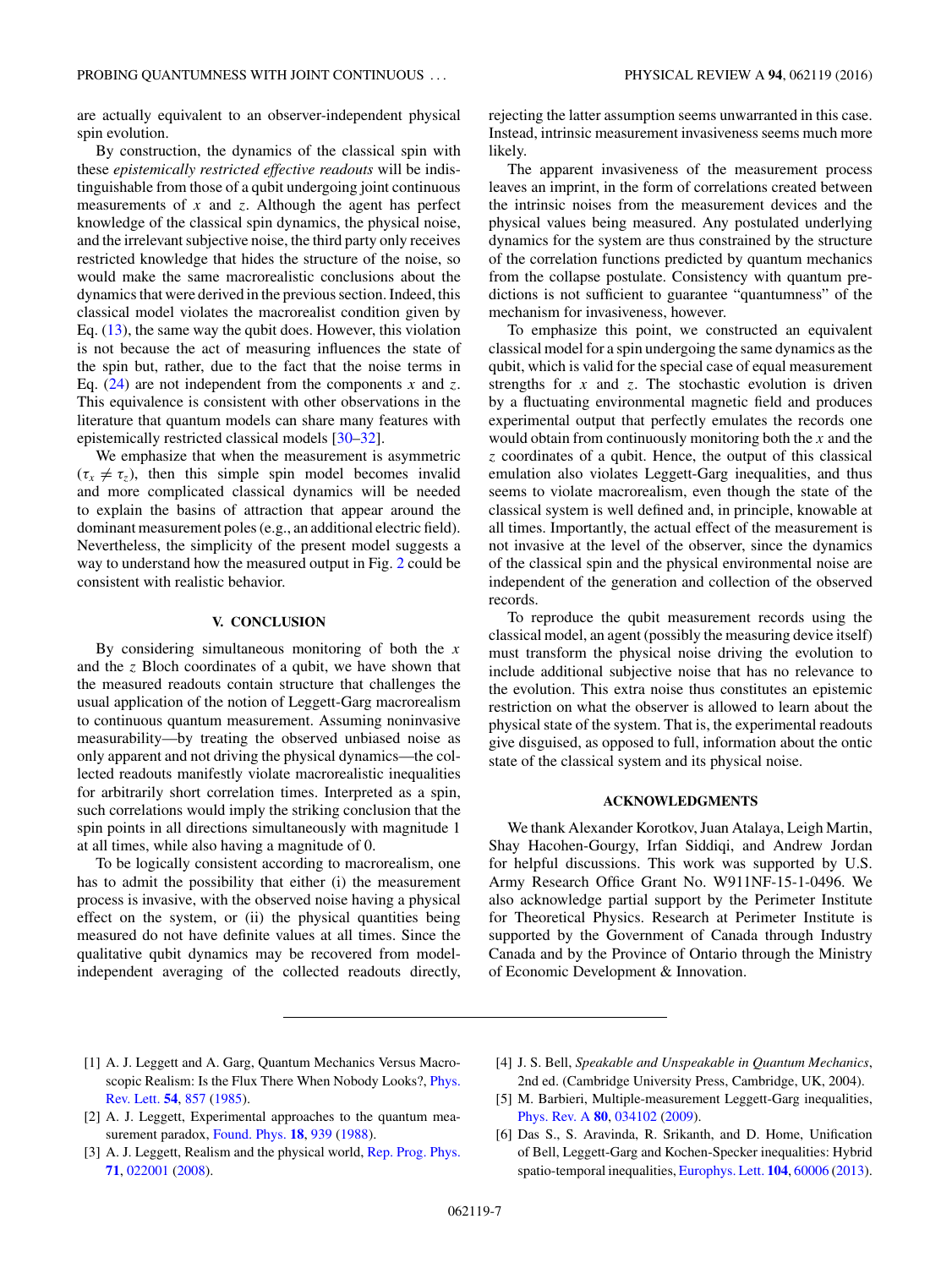- <span id="page-7-0"></span>[7] C. Emary, N. Lambert, and F. Nori, Leggett-Garg inequalities, [Rep. Prog. Phys.](https://doi.org/10.1088/0034-4885/77/1/016001) **[77](https://doi.org/10.1088/0034-4885/77/1/016001)**, [016001](https://doi.org/10.1088/0034-4885/77/1/016001) [\(2014\)](https://doi.org/10.1088/0034-4885/77/1/016001).
- [8] O. J. E. Maroney and C. G. Timpson, Quantum- vs. macrorealism: What does the Leggett-Garg inequality actually test? [arXiv:1412.6139](http://arxiv.org/abs/arXiv:1412.6139) [quant-ph].
- [9] G. Waldherr, P. Neumann, S. F. Huelga, F. Jelezko, and J. Wrachtrup, Violation of a Temporal Bell Inequality for Single Spins in a Diamond Defect Center, [Phys. Rev. Lett.](https://doi.org/10.1103/PhysRevLett.107.090401) **[107](https://doi.org/10.1103/PhysRevLett.107.090401)**, [090401](https://doi.org/10.1103/PhysRevLett.107.090401) [\(2011\)](https://doi.org/10.1103/PhysRevLett.107.090401).
- [10] J.-S. Xu, C.-F. Li, X.-B. Zou, and G.-C. Guo, Experimental [violation of the Leggett-Garg inequality under decoherence,](https://doi.org/10.1038/srep00101) Sci. Rep. **[1](https://doi.org/10.1038/srep00101)**, [101](https://doi.org/10.1038/srep00101) [\(2011\)](https://doi.org/10.1038/srep00101).
- [11] A. M. Souza, I. S. Oliveira, and R. S. Sarthour, A scattering quantum circuit for measuring Bell's time inequality: A nuclear magnetic resonance demonstration using maximally mixed states, [New J. Phys.](https://doi.org/10.1088/1367-2630/13/5/053023) **[13](https://doi.org/10.1088/1367-2630/13/5/053023)**, [053023](https://doi.org/10.1088/1367-2630/13/5/053023) [\(2011\)](https://doi.org/10.1088/1367-2630/13/5/053023).
- [12] V. Athalye, S. S. Roy, and T. S. Mahesh, Investigation of the [Leggett-Garg Inequality for Precessing Nuclear Spins,](https://doi.org/10.1103/PhysRevLett.107.130402) Phys. Rev. Lett. **[107](https://doi.org/10.1103/PhysRevLett.107.130402)**, [130402](https://doi.org/10.1103/PhysRevLett.107.130402) [\(2011\)](https://doi.org/10.1103/PhysRevLett.107.130402).
- [13] G. C. Knee, S. Simmons, E. M. Gauger, J. J. L. Morton, H. Riemann, N. V. Abrosimov, P. Becker, H.-J. Pohl, K. M. Itoh, M. L. W. Thewalt, G. A. D. Briggs, and S. C. Benjamin, Violation of a Leggett-Garg inequality with ideal non-invasive measurements, [Nat. Commun.](https://doi.org/10.1038/ncomms1614) **[3](https://doi.org/10.1038/ncomms1614)**, [606](https://doi.org/10.1038/ncomms1614) [\(2012\)](https://doi.org/10.1038/ncomms1614).
- [14] H. Katiyar, A. Shukla, K. R. K. Rao, and T. S. Mahesh, Violation [of entropic Leggett-Garg inequality in nuclear spins,](https://doi.org/10.1103/PhysRevA.87.052102) Phys. Rev. A **[87](https://doi.org/10.1103/PhysRevA.87.052102)**, [052102](https://doi.org/10.1103/PhysRevA.87.052102) [\(2013\)](https://doi.org/10.1103/PhysRevA.87.052102).
- [15] C. Budroni, G. Vitagliano, G. Colangelo, R. J. Sewell, O. Gühne, G. Tóth, and M. W. Mitchell, Quantum Nondemolition [Measurement Enables Cacroscopic Leggett-Garg Tests,](https://doi.org/10.1103/PhysRevLett.115.200403) Phys. Rev. Lett. **[115](https://doi.org/10.1103/PhysRevLett.115.200403)**, [200403](https://doi.org/10.1103/PhysRevLett.115.200403) [\(2015\)](https://doi.org/10.1103/PhysRevLett.115.200403).
- [16] Z.-Q. Zhou, S. F. Huelga, C.-F. Li, and G.-C. Guo, Experimental Detection of Quantum Coherent Evolution Through the Violation of Leggett-Garg-Type Inequalities, [Phys. Rev. Lett.](https://doi.org/10.1103/PhysRevLett.115.113002) **[115](https://doi.org/10.1103/PhysRevLett.115.113002)**, [113002](https://doi.org/10.1103/PhysRevLett.115.113002) [\(2015\)](https://doi.org/10.1103/PhysRevLett.115.113002).
- [17] R. Ruskov, A. N. Korotkov, and A. Mizel, Signatures of [Quantum Behavior in Single-Qubit Weak Measurements,](https://doi.org/10.1103/PhysRevLett.96.200404) Phys. Rev. Lett. **[96](https://doi.org/10.1103/PhysRevLett.96.200404)**, [200404](https://doi.org/10.1103/PhysRevLett.96.200404) [\(2006\)](https://doi.org/10.1103/PhysRevLett.96.200404).
- [18] A. Palacios-Laloy, F. Mallet, F. Nguyen, P. Bertet, D. Vion, D. Esteve, and A. N. Korotkov, Experimental violation of a Bell's inequality in time with weak measurement, [Nature Phys.](https://doi.org/10.1038/nphys1641) **[6](https://doi.org/10.1038/nphys1641)**, [442](https://doi.org/10.1038/nphys1641) [\(2010\)](https://doi.org/10.1038/nphys1641).
- [19] A. Bednorz, W. Belzig, and A. Nitzan, Nonclassical time [correlation functions in continuous quantum measurement,](https://doi.org/10.1088/1367-2630/14/1/013009) New J. Phys. **[14](https://doi.org/10.1088/1367-2630/14/1/013009)**, [013009](https://doi.org/10.1088/1367-2630/14/1/013009) [\(2012\)](https://doi.org/10.1088/1367-2630/14/1/013009).
- [20] A. N. Jordan, A. N. Korotkov, and M. Büttiker, Leggett-Garg Inequality with a Kicked Quantum Pump, [Phys. Rev. Lett.](https://doi.org/10.1103/PhysRevLett.97.026805) **[97](https://doi.org/10.1103/PhysRevLett.97.026805)**, [026805](https://doi.org/10.1103/PhysRevLett.97.026805) [\(2006\)](https://doi.org/10.1103/PhysRevLett.97.026805).
- [21] N. S. Williams and A. N. Jordan, Weak Values and the Leggett-Garg Inequality in Solid-State Qubits, [Phys. Rev. Lett.](https://doi.org/10.1103/PhysRevLett.100.026804) **[100](https://doi.org/10.1103/PhysRevLett.100.026804)**, [026804](https://doi.org/10.1103/PhysRevLett.100.026804) [\(2008\)](https://doi.org/10.1103/PhysRevLett.100.026804).
- [22] M. E. Goggin, M. P. Almeida, M. Barbieri, B. P. Lanyon, J. L. O'Brien, A. G. White, and G. J. Pryde, Violation of the Leggett-Garg inequality with weak measurements of photons, [Proc. Natl. Acad. Sci. USA](https://doi.org/10.1073/pnas.1005774108) **[108](https://doi.org/10.1073/pnas.1005774108)**, [1256](https://doi.org/10.1073/pnas.1005774108) [\(2011\)](https://doi.org/10.1073/pnas.1005774108).
- [23] J. Dressel, C. J. Broadbent, J. C. Howell, and A. N. Jordan, Experimental Violation of Two-Party Leggett-Garg Inequalities with Semiweak Measurements, [Phys. Rev. Lett.](https://doi.org/10.1103/PhysRevLett.106.040402) **[106](https://doi.org/10.1103/PhysRevLett.106.040402)**, [040402](https://doi.org/10.1103/PhysRevLett.106.040402) [\(2011\)](https://doi.org/10.1103/PhysRevLett.106.040402).
- [24] A. Fedrizzi, M. P. Almeida, M. A. Broome, A. G. White, and M. Barbieri, Hardy's Paradox and Violation of a State-Independent Bell Inequality in Time, [Phys. Rev. Lett.](https://doi.org/10.1103/PhysRevLett.106.200402) **[106](https://doi.org/10.1103/PhysRevLett.106.200402)**, [200402](https://doi.org/10.1103/PhysRevLett.106.200402) [\(2011\)](https://doi.org/10.1103/PhysRevLett.106.200402).
- [25] Y. Suzuki, M. Iinuma, and H. F. Hofmann, Violation of Leggett-Garg inequalities in quantum measurements with variable resolution and back-action, [New J. Phys.](https://doi.org/10.1088/1367-2630/14/10/103022) **[14](https://doi.org/10.1088/1367-2630/14/10/103022)**, [103022](https://doi.org/10.1088/1367-2630/14/10/103022) [\(2012\)](https://doi.org/10.1088/1367-2630/14/10/103022).
- [26] J. P. Groen, D. Ristè, L. Tornberg, J. Cramer, P. C. de Groot, T. Picot, G. Johansson, and L. DiCarlo, Partial-Measurement Backaction and Nonclassical Weak Values in a Superconducting Circuit, [Phys. Rev. Lett.](https://doi.org/10.1103/PhysRevLett.111.090506) **[111](https://doi.org/10.1103/PhysRevLett.111.090506)**, [090506](https://doi.org/10.1103/PhysRevLett.111.090506) [\(2013\)](https://doi.org/10.1103/PhysRevLett.111.090506).
- [27] J. Dressel and A. N. Korotkov, Avoiding loopholes with hybrid Bell-Leggett-Garg inequalities, [Phys. Rev. A](https://doi.org/10.1103/PhysRevA.89.012125) **[89](https://doi.org/10.1103/PhysRevA.89.012125)**, [012125](https://doi.org/10.1103/PhysRevA.89.012125) [\(2014\)](https://doi.org/10.1103/PhysRevA.89.012125).
- [28] T. C. White, J. Y. Mutus, J. Dressel, J. Kelly, R. Barends, E. Jeffrey, D. Sank, A. Megrant, B. Campbell, Y. Chen, Z. Chen, B. Chiaro, A. Dunsworth, I.-C. Hoi, C. Neill, P. J. J. O'Malley, P. Roushan, A. Vainsencher, J. Wenner, A. N. Korotkov, and J. M. Martinis, Preserving entanglement during weak measurement demonstrated with a violation of the Bell– Leggett–Garg inequality, [npj Quant. Inf.](https://doi.org/10.1038/npjqi.2015.22) **[2](https://doi.org/10.1038/npjqi.2015.22)**, [15022](https://doi.org/10.1038/npjqi.2015.22) [\(2016\)](https://doi.org/10.1038/npjqi.2015.22).
- [29] R. Ruskov, A. N. Korotkov, and K. Mølmer, Qubit State Monitoring by Measurement of Three Complementary Observables, [Phys. Rev. Lett.](https://doi.org/10.1103/PhysRevLett.105.100506) **[105](https://doi.org/10.1103/PhysRevLett.105.100506)**, [100506](https://doi.org/10.1103/PhysRevLett.105.100506) [\(2010\)](https://doi.org/10.1103/PhysRevLett.105.100506).
- [30] R. W. Spekkens, Evidence for the epistemic view of quantum states: A toy theory, [Phys. Rev. A](https://doi.org/10.1103/PhysRevA.75.032110) **[75](https://doi.org/10.1103/PhysRevA.75.032110)**, [032110](https://doi.org/10.1103/PhysRevA.75.032110) [\(2007\)](https://doi.org/10.1103/PhysRevA.75.032110).
- [31] N. Harrigan and R. W. Spekkens, Einstein, incompleteness, and the epistemic view of quantum states, [Found. Phys.](https://doi.org/10.1007/s10701-009-9347-0) **[40](https://doi.org/10.1007/s10701-009-9347-0)**, [125](https://doi.org/10.1007/s10701-009-9347-0) [\(2010\)](https://doi.org/10.1007/s10701-009-9347-0).
- [32] S. D. Bartlett, T. Rudolph, and R. W. Spekkens, Reconstruction of Gaussian quantum mechanics from Liouville mechanics with an epistemic restriction, [Phys. Rev. A](https://doi.org/10.1103/PhysRevA.86.012103) **[86](https://doi.org/10.1103/PhysRevA.86.012103)**, [012103](https://doi.org/10.1103/PhysRevA.86.012103) [\(2012\)](https://doi.org/10.1103/PhysRevA.86.012103).
- [33] K. Jacobs and D. Steck, A straightforward introduction to continuous quantum measurement, [Contemp. Phys.](https://doi.org/10.1080/00107510601101934) **[47](https://doi.org/10.1080/00107510601101934)**, [279](https://doi.org/10.1080/00107510601101934) [\(2006\)](https://doi.org/10.1080/00107510601101934).
- [34] K. W. Murch, S. J. Weber, C. Macklin, and I. Siddiqi, Observing single quantum trajectories of a superconducting quantum bit, [Nature](https://doi.org/10.1038/nature12539) **[502](https://doi.org/10.1038/nature12539)**, [211](https://doi.org/10.1038/nature12539) [\(2013\)](https://doi.org/10.1038/nature12539).
- [35] S. J. Weber, A. Chantasri, J. Dressel, A. N. Jordan, K. W. Murch, and I. Siddiqi, Mapping the optimal route between two quantum states, [Nature](https://doi.org/10.1038/nature13559) **[511](https://doi.org/10.1038/nature13559)**, [570](https://doi.org/10.1038/nature13559) [\(2014\)](https://doi.org/10.1038/nature13559).
- [36] D. Tan, S. J. Weber, I. Siddiqi, K. Mølmer, and K. W. Murch, Prediction and Retrodiction for a Continuously Monitored Superconducting Qubit, [Phys. Rev. Lett.](https://doi.org/10.1103/PhysRevLett.114.090403) **[114](https://doi.org/10.1103/PhysRevLett.114.090403)**, [090403](https://doi.org/10.1103/PhysRevLett.114.090403) [\(2015\)](https://doi.org/10.1103/PhysRevLett.114.090403).
- [37] N. Foroozani, M. Naghiloo, D. Tan, K. Mølmer, and K. W. Murch, Correlations of the Time Dependent Signal and the State of a Continuously Monitored Quantum System, [Phys. Rev. Lett.](https://doi.org/10.1103/PhysRevLett.116.110401) **[116](https://doi.org/10.1103/PhysRevLett.116.110401)**, [110401](https://doi.org/10.1103/PhysRevLett.116.110401) [\(2016\)](https://doi.org/10.1103/PhysRevLett.116.110401).
- [38] A. N. Korotkov, *N*oisy quantum measurement of solid-state qubits: Bayesian approach, in *Quantum Noise in Mesoscopic Physics* (Springer, Dordrecht, Netherlands, 2003), p. 205.
- [39] A. N. Korotkov, Quantum Bayesian approach to circuit QED measurement, in *Quantum Machines, Lecture Notes of the Les Houches Summer School (Session 96, July 2011)*, edited by M. Devoret *et al.* (Oxford University Press, Oxford, UK 2014), p. 533.
- [40] A. N. Korotkov, Quantum Bayesian approach to circuit QED measurement with moderate bandwidth, [Phys. Rev. A](https://doi.org/10.1103/PhysRevA.94.042326) **[94](https://doi.org/10.1103/PhysRevA.94.042326)**, [042326](https://doi.org/10.1103/PhysRevA.94.042326) [\(2016\)](https://doi.org/10.1103/PhysRevA.94.042326).